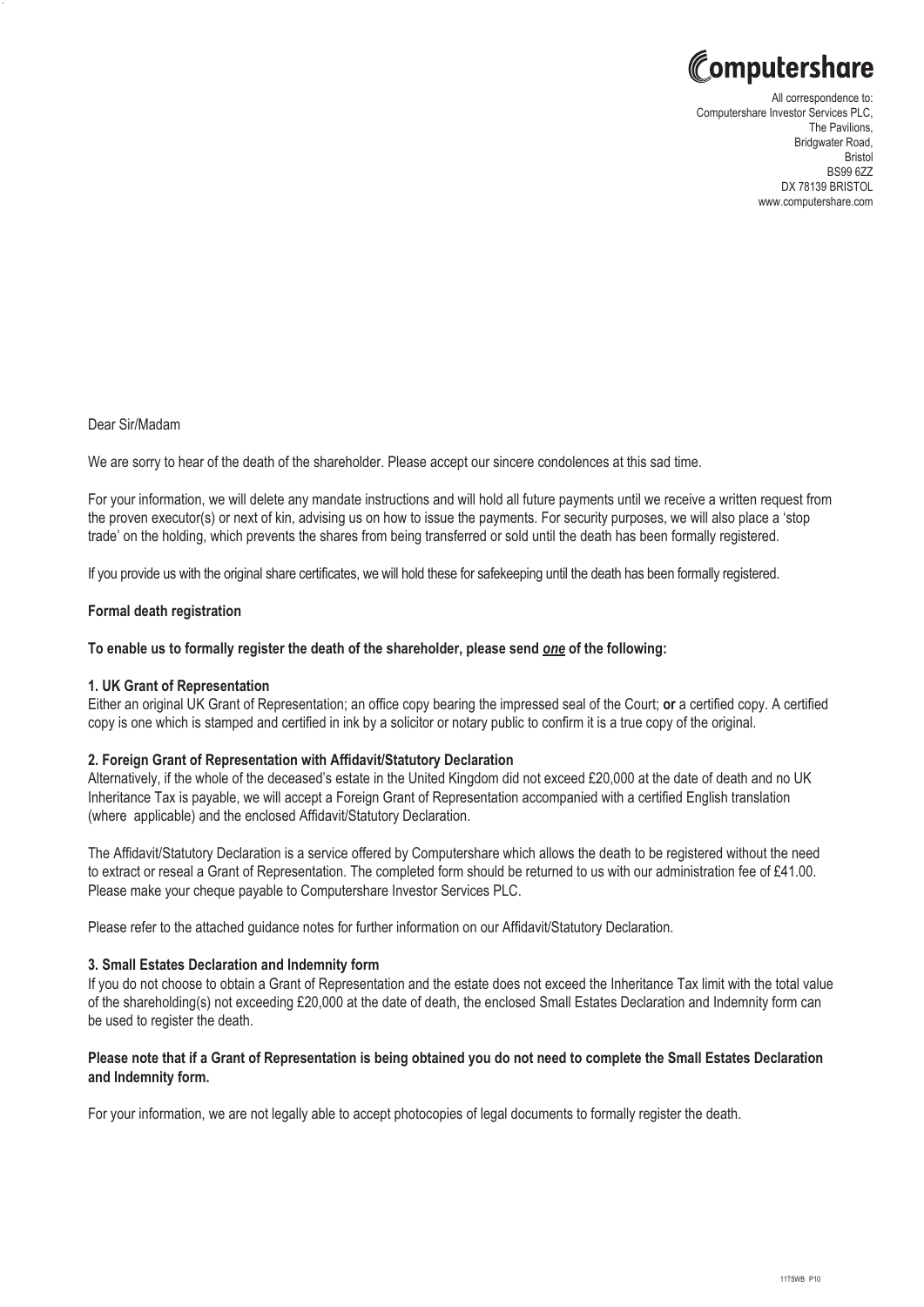Please read our attached guidelines carefully, as they will provide you with the information you need to formally register the death.

#### **Copy documents retained**

For your information, we do not return photocopies of legal documentation. However if you have submitted an original, certified or sealed copy of a document, this will be returned to you separately.

#### **Value of the holding at the date of death**

The legal way of calculating the share value of the holding, is to use the value at the date of death. To help you calculate the value of the shareholding, you will find current and historical share prices for the last three years on our website by visiting, www-uk.computershare.com/Investor/Company/TradingAtDate.asp

If the share price is unavailable or you do not have access to the internet, alternatively, you can contact Share Data Ltd on +44 1403 271170, who will be able to provide you with the information you need. There may be a charge made for this information.

#### **Transferring shares**

If you would like to transfer the shareholding, you will need to complete the enclosed Stock Transfer form and return it to us with all the relevant certificates. We have also enclosed guidance notes for your assistance.

#### **Share dealing**

We do offer internet and telephone dealing services for most companies, which can be used by sole holders or up to three named joint holders but not for Estates. Where shares are held in an Estate, these will need to be transferred to the beneficiaries before using this service.

If you would like more information on our dealing services, please visit our website www.computershare.com/dealing/uk or alternatively, you can call our share dealing helpline on +44 870 703 0084.

Alternatively the shares may be sold once the death has been formally registered without the need to transfer the shares by contacting a bank, stockbroker or financial advisor, depending on their Terms and Conditions.

#### **Indemnity for lost certificate (Indemnity)**

Once we have formally registered the death with the details of the authorised representatives, we will be able to issue an Indemnity. An Indemnity is an insurance which covers the shareholder, the company and Computershare against any loss incurred, should the missing certificate(s) be fraudulently misused. The completed Indemnity will cancel the missing certificate(s), so that a replacement can be issued.

In order that we can replace any missing certificate(s), an Indemnity will need to be completed by the shareholder(s) or the authorised representative(s).

For your information, there is a charge for this service. If the certificate(s) has been found after being reported missing, our administration fee will still be applicable to reinstate the certificate(s).

#### **Important information**

If an original or official copy of the Death Certificate or Grant of Representation is not submitted with this form, you will need to do so before we can formally register the death.

Once again, please accept our sincere condolences.

If you have any questions or require assistance, please contact us on +44 870 702 0003.

Alternatively, for further information on how to formally register the death of a shareholder and for a fast and convenient way to request forms, you can visit our secure shareholder website, Investor Centre at www.investorcentre.co.uk

Yours sincerely

Computershare Investor Services PLC

Registered in England & Wales No 3498808 Registered Office The Pavilions, Bridgwater Road, Bristol BS13 8AE Computershare Investor Services PLC is authorised and regulated by the Financial Services Authority Registered Office: 25 The North Colonnade, Canary Wharf, London E14 5HS.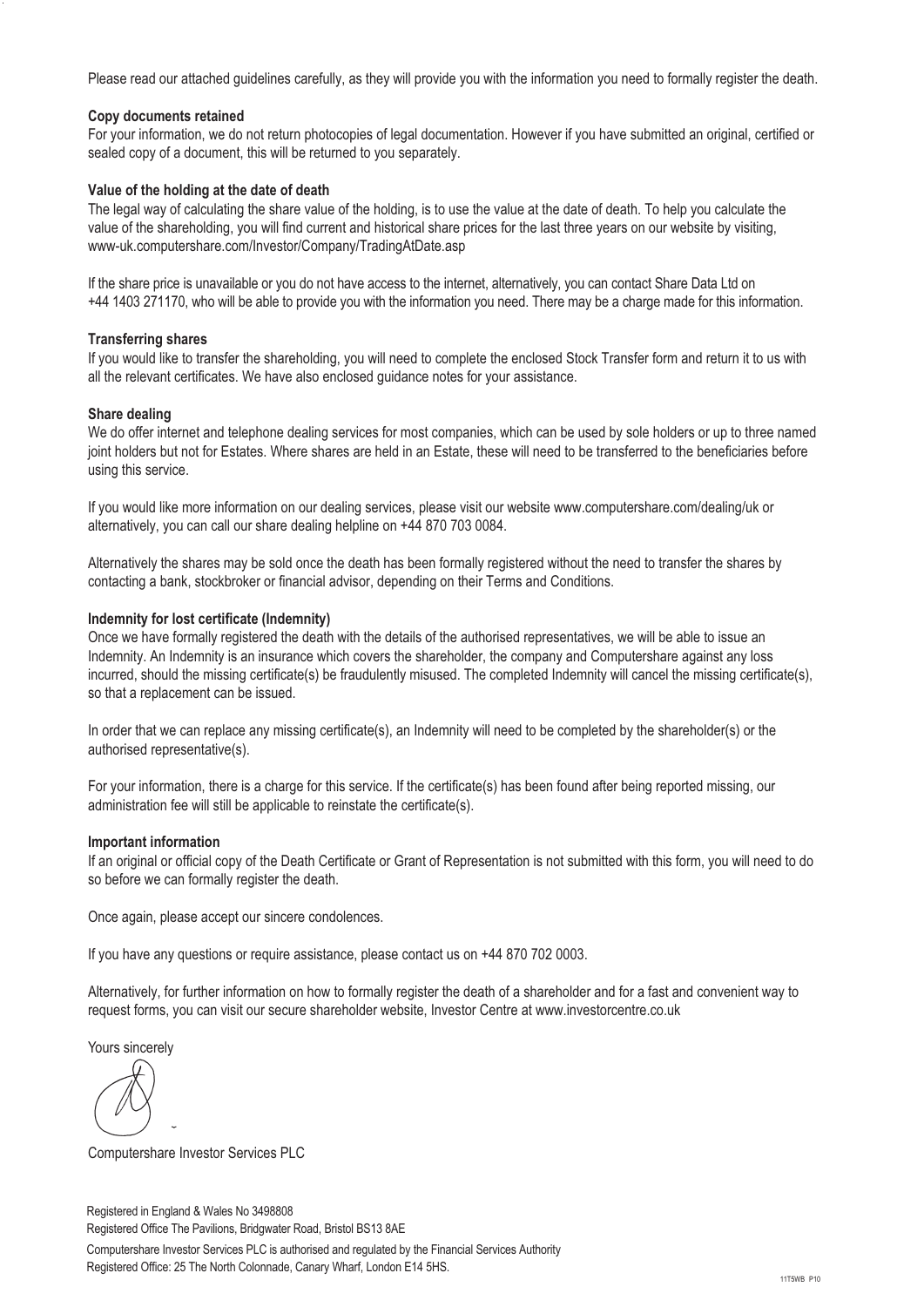# **Guidelines for registering a death of an individual (Non-resident of the United Kingdom)**

Start with the value of the holding and follow the arrows to determine whether you need to provide the documents requested in section A, B or C below. Please refer to the reverse of this page for more detailed information about the documents listed in sections A, B and C. Please read section D carefully.



#### **IF A GRANT OF REPRESENTATION HAS BEEN ISSUED THE SMALL ESTATES DECLARATION AND INDEMNITY IS NOT REQUIRED**

**D** To transfer the shares please also provide - The enclosed transfer form signed by all Executor(s) or next of kin

#### **Lodgement confirmations**

We will update the register on receipt of the documents we require. We will only contact you again if there is a problem with your lodgement or you have requested specific information.

## Please return all documents to: **Computershare Investor Services PLC, The Pavilions, Bristol BS99 6ZZ**

Computershare Investor Services PLC is Registered in England & Wales No 3498808, Registered Office The Pavilions, Bridgwater Road, Bristol BS13 8AE Computershare Investor Services PLC is authorised and regulated by the Financial Services Authority, Registered Office: 25 The North Colonnade, Canary Wharf, London E14 5HS.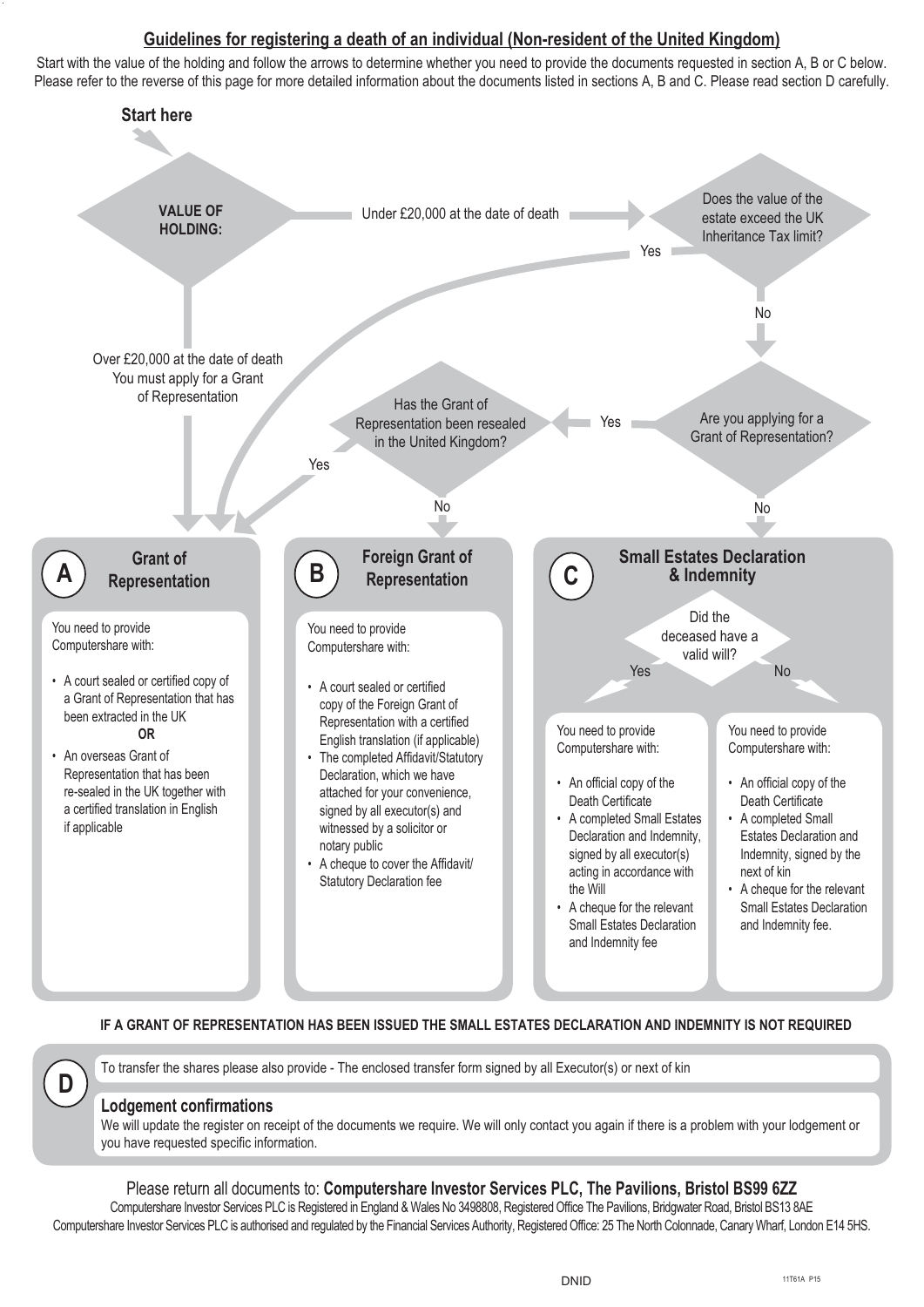# **Guidelines for registering a death of an individual (Non-resident of the United Kingdom)**

Before reading the below, please determine whether you need to provide the documents listed in either section A, B or section C. You can do this by following the flow chart on the reverse of this page. Please also read the important information at the bottom of this page.

| l | ١ |
|---|---|
| ֠ | Í |
|   |   |

# **A REQUIREMENTS FOR AN ESTATE WHERE APPLICATION FOR A GRANT OF REPRESENTATION WILL BE MADE**

#### **Extracting a Grant of Representation**

Computershare Investor Services PLC must see a UK court sealed or certified copy of a Grant of Representation (Grant of Probate/Certificate of Confirmation Nominate or Letters of Administration/Certificate of Confirmation Dative).

#### **Probate granted in England, Scotland and Northern Ireland**

We require a court sealed or certified copy of the Grant of Representation, grants extracted in Scotland and Northern Ireland does not need to be resealed in England, provided the deceased died while residing in the country in which the Grant of Representation was issued.

#### **What to return to us**

- A court sealed or certified copy of the Grant of Representation. A certified copy is one which is stamped and certified in ink by a solicitor or notary public to confirm it is a true copy of the original
- The completed transfer form together with all valid share certificate(s) for the holding (if applicable)

#### **Resealing Grants of Representation**

Computershare Investor Services PLC will accept for registration an original or certified copy of the Grant of Representation, providing that any resealing requirements have been satisfied.

Fully sealed Grants of Representation in certain countries cannot be resealed in an English or Scottish Court. Resealing is only permitted where the original Grant was extracted in a country to which the Colonial Probates Acts of 1892 and 1927 apply. The seal gives Computershare Investor Services PLC a high degree of protection against fraud. Sealed copies of the document are obtainable, at little cost from the Court which issued the original document.

#### **What to return to us**

- An original or certified copy of the Grant of Representation that has been resealed in the United Kingdom. A certified copy is one which is stamped and certified in ink by a solicitor or notary public to confirm it is a true copy of the original
- The completed transfer form together with all valid share  $c$ ertificate $(s)$  for the holding (if applicable).

**For information on applying for a Grant of Representation, please call the Probate and Inheritance Tax helpline on +44 845 302 0900**

# **FOREIGN GRANT OF REPRESENTATION WITH AN AFFIDAVIT/STATUTORY DECLARATION**

If the estate does not exceed the UK Inheritance Tax limit and the value of the total shareholdings does not exceed £20,000, we will accept a Foreign Grant of Representation accompanied with the enclosed Affidavit/Statutory Declaration upon the payment of our administration fee of £41.00.

#### **What to return to us**

- An original or certified copy of the Foreign Grant of Representation
- A certified English translation of the Grant of Representation (if applicable).

A certified copy is one which is stamped and certified in ink by a solicitor or notary public to confirm it is a true copy of the original.

- The completed Affidavit/Statutory Declaration which has been sworn by a solicitor or notary public
- A cheque for the Affidavit/Statutory Declaration fee made payable to Computershare Investor Services PLC
- The completed transfer form together with all valid share  $c$ ertificate $(s)$  for the holding (if applicable).

# **<sup>C</sup> REQUIREMENTS FOR AN ESTATE WHERE APPLICATION FOR A GRANT OF REPRESENTATION WILL NOT BE MADE**

Computershare Investor Services PLC will waive the need for a Grant of Representation provided the following criteria are met:

- You have not applied and as far as you are aware no-one else intends to apply for a Grant of Representation.
- The total value of the deceased estate in the United Kingdom does not exceed the Inheritance Tax limit; and
- The value of the individual shareholding at the date of death was not greater than £20,000.

If you are not applying for a Grant of Representation we can accept an official copy of the Death Certificate and the completed Small Estates Declaration and Indemnity form completed in accordance with the Will, if applicable.

#### **What to return to us**

- The Small Estates Declaration and Indemnity form
- An official copy of the Death Certificate
- A cheque for the Small Estates Declaration and Indemnity fee made payable to Computershare Investor Services PLC
- The completed transfer form together with all valid share certificate(s) for the holding (if applicable).

# **IMPORTANT INFORMATION**

#### **Name difference between the register and the legal documentation**

If the legal documentation states the deceased's name differently to that listed on the register (the full name of the deceased as listed on our register is provided at the beginning of our attached letter) then please include in your response a letter signed by a solicitor or notary public, stating that the deceased named in the grant is one and the same as the deceased named on the register.

#### **We will not return photocopies of documentation to the sender**

For your information, we do not return photocopies of legal documentation. However, any original, sealed or certified documents sent to us for registration, will be returned to you separately.

#### **Lodgement confirmations**

We will update the register on receipt of the documents we require. We will only contact you again if there is a problem with your lodgement or if you have requested specific information.

# Please return all documents to: **Computershare Investor Services PLC, The Pavilions, Bristol BS99 6ZZ**

Computershare Investor Services PLC is Registered in England & Wales No 3498808, Registered Office The Pavilions, Bridgwater Road, Bristol BS13 8AE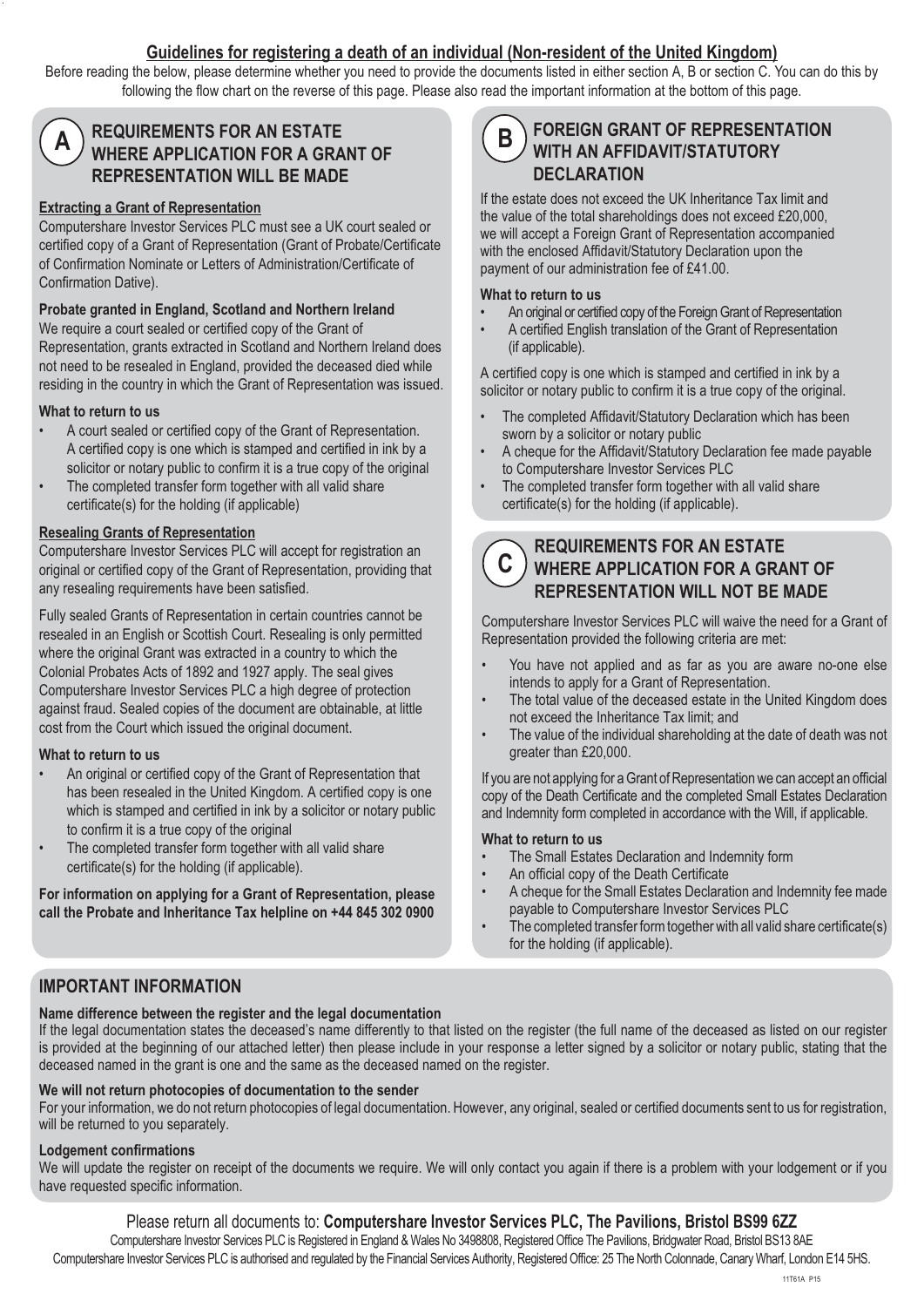

Kindly Note: This form is issued only to the addressee(s) and is specific to the unique designated account printed hereon. This personalised form is not transferable between different (i) account holders; or (ii) uniquely designated accounts. The Company and Computershare Investor Services PLC accept no liability for any instruction that does not comply with these conditions.

**A. Executor(s) / Next of Kin Information - All legal representatives must sign the form.** 

To:

**........** FOLD HERE **........** FOLD I/We, the undersigned, confi rm and declare that:-

- **• I/We are entitled to administer the Estate of the deceased and act in accordance with the Will, if applicable**
- **The total value of the Estate of the deceased in the United Kingdom does not exceed the Inheritance Tax limit**
- **The total value of the shareholding does not exceed £20,000 at the date of death**
- **No Inheritance Tax is payable in respect of the Estate of the deceased**
- **I/We do not intend to apply for a Grant of Representation and as far as we are aware, no one else intends to apply for one.**

If you decide to recognise my/our entitlement to administer the Estate of the deceased without production of a Grant of Representation, then I/we hereby agree to indemnify you from and against all claims, demands, losses, damages, costs and expenses which you may suffer, incur or be liable for as a result of acting on my/our instructions. I/We undertake to produce a Grant of Representation if required in the future.

|                          | Title, forenames & surname of first-named or sole executor |                              | Signature                | Date          |
|--------------------------|------------------------------------------------------------|------------------------------|--------------------------|---------------|
| 5 >                      |                                                            |                              |                          | DD / MM / YY  |
| Relationship to Deceased |                                                            |                              | Contact Telephone Number | Date of Death |
| 6>                       |                                                            |                              |                          | DD / MM / YY  |
| House Number             | Post Code                                                  | Street/Road Name/City/County |                          |               |
| 7>                       |                                                            |                              |                          |               |
|                          | Title, forenames & surname of other named executors        |                              | Signature(s)             |               |
| 8><br>$\overline{2}$     |                                                            |                              |                          |               |
| 3.                       |                                                            |                              |                          |               |
| 4.                       |                                                            |                              |                          |               |

# **Please complete Section B on the reverse of this form**



 $\cdot$  FOLD

**Reset**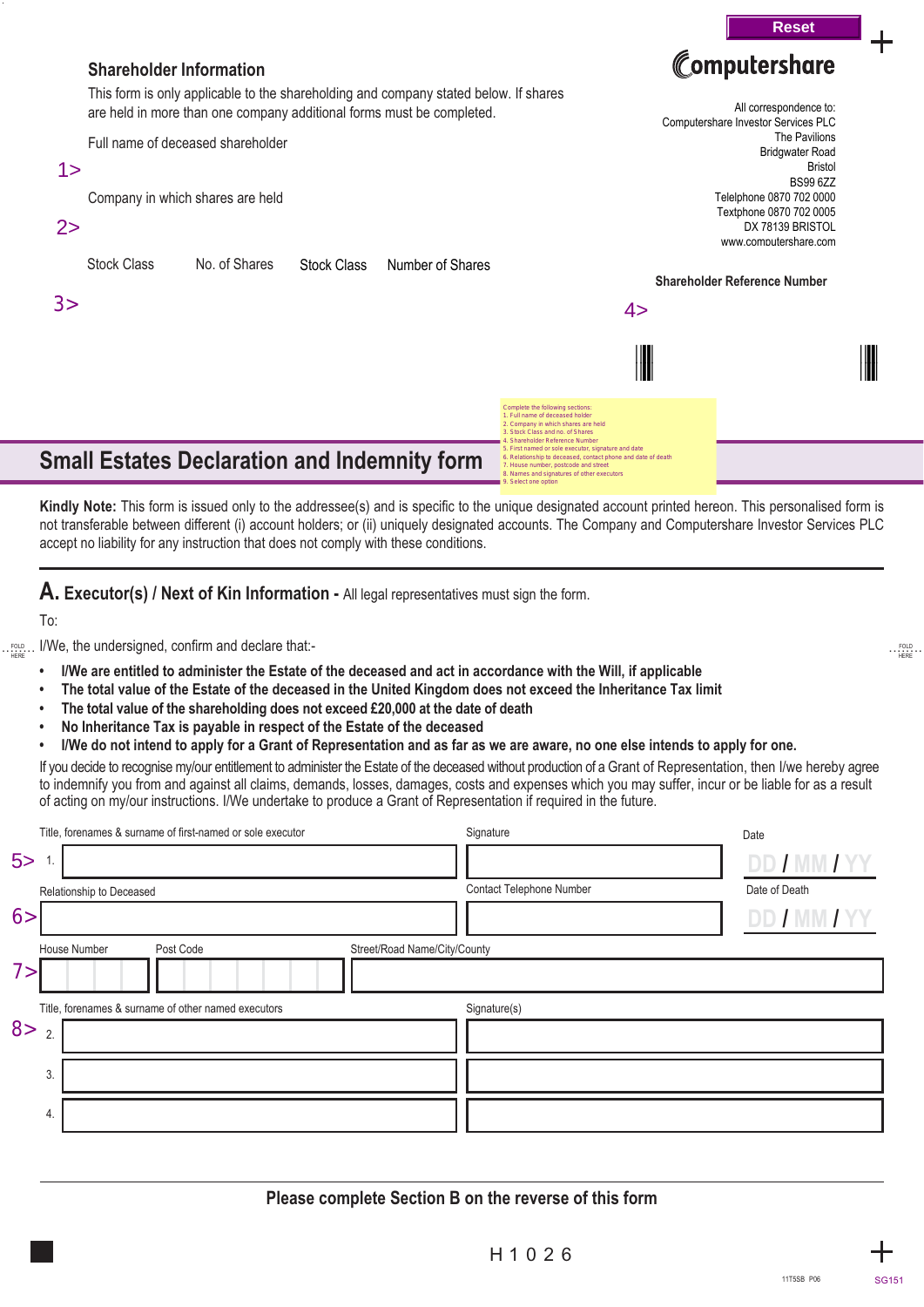# **B. Fees and Countersignature.**

Complete the following section:

Bank or insurance company stamp

9. Select one option

Tick option 1 or 2 - see 'How to complete this form' below

I/We have arranged the countersignature of this Small Estates Declaration and Indemnity and enclose the administration fee of £36.00

**1 2**

 $9<sub>></sub>$ 

I/We request that you waive your requirement for a countersignature to this Small Estates Declaration and Indemnity and enclose the combined administration and countersignature waiver fee of £74.50

| To be countersignature by a registered bank or registered<br>insurance company who meet or exceed Fitcha Ibca 'A',<br>Moody's 'A2' or Standard & Poor's 'A' credit ratings<br>We join in this indemnity and undertaking | Date<br>DD / MM / YY |
|-------------------------------------------------------------------------------------------------------------------------------------------------------------------------------------------------------------------------|----------------------|
| Signature                                                                                                                                                                                                               |                      |
| Capacity                                                                                                                                                                                                                |                      |
|                                                                                                                                                                                                                         |                      |

## **How to complete this form**

# **A. Executor(s) / Next of Kin Information**

# **Next of Kin (No Will)**

The Small Estates Declaration and Indemnity form must be signed by the next of kin. The next of kin must be related to the deceased by marriage or blood. The intestacy rules govern the order of priority in which relatives of the deceased are entitled to the deceased's Estate, as follows:

- Husband, wife or civil partner of the deceased **•** Parents of the deceased
- Son or daughter of the deceased (including stepchildren if formally adopted) Brothers or sisters of the deceased
- Kindly Note: All equal claiming next of kin must sign. It is not acceptable, for example, for one son or daughter to sign the form and exclude his/her brother or sister who has an equal claim to the estate.
- The first appointed next of kin must complete their full name, relationship to the We require either the original or an official copy of deceased, contact telephone number and address (including post code) and then sig deceased, contact telephone number and address (including post code) and then sign the Death Certificate to be submitted with The date of death must also be completed by the Small of the Small of the Small of the Small of
- The date of death must also be completed
- Any other equal next of kin must complete their full name and sign the appropriate boxes

# **Executor (With Will)**

- The first appointed executor in the Will must complete their full name,<br>
relationship to the deceased, contact telephone number and address<br>
name and sign the appropriate boxes relationship to the deceased, contact telephone number and address (including post code) and then sign • This section must be completed in accordance with
- The date of death must also be included the Will the Will the Will the Will the Will the Will the Will the Will the Will the Will the Will the Will the Will the Will the Will the Will the Will the Will the Will the Will th

# **B. Fees and Countersignature**

- 
- 
- 
- 
- 
- 1. The Small Estates Declaration and Indemnity form must be countersigned by a recognised bank or insurance company who meet or exceed Fitch Ibca 'A', Moody's 'A2' or Standard & Poor's 'A' credit ratings. Your chosen bank or financial institution will be able to tell you whether it meets these ratings. They will need to sign the Small Estates Declaration and Indemnity form and show, by capacity who has signed the document and apply their stamp in the space provided. It is normal for them to charge a fee for this service. If you arrange to have the form countersigned tick box 1 in section B and return the completed Small Estates Declaration and Indemnity form with the administration fee of £36.00. Cheques should be made payable to Computershare Investor Services Plc.
- 2. Should you not wish to arrange a countersignature from a recognised bank or insurance company, then Computershare Investor Services PLC will waive this requirement subject to an additional fee. If you would like the countersignature to be waived tick box 2 in Section B and return the completed Small Estates Declaration and Indemnity form with the combined administration fee and countersignature waiver fee of £74.50. The countersignature waiver facility is provided by Computershare as an additional service which allows the Small Estates process to be completed in one step.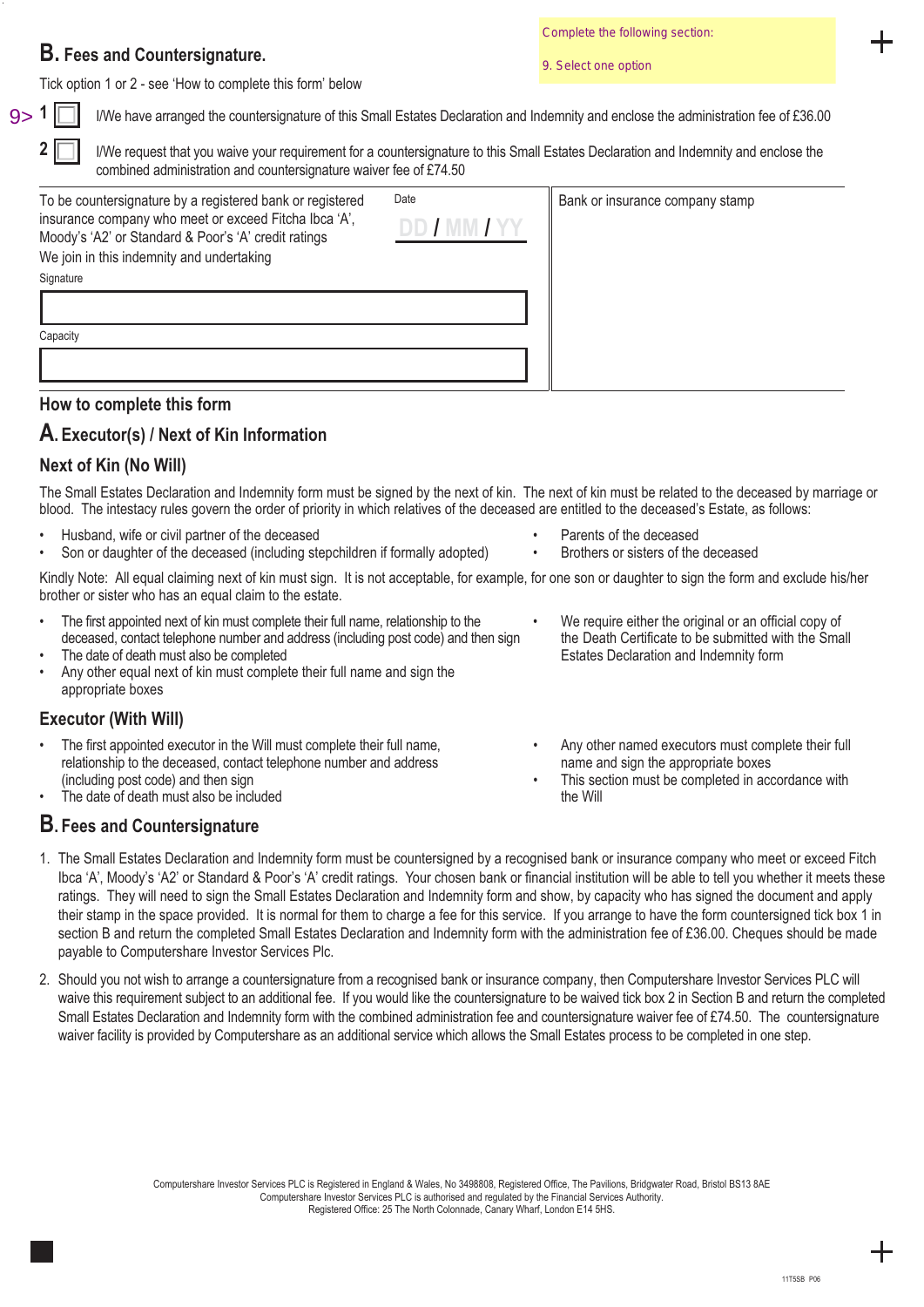

**Deceased shareholders name:**

**Deceased shareholders address:**

Computershare Investor Services PLC The Pavilions Bridgwater Road Bristol BS99 6ZZ DX 78139 BRISTOL www.computershare.com

**Company the shares are held in:**

**Shareholder Reference Number** This will be a 10 digit number preceded by a C

# **Stock Transfer form** (for Certificated holders)

Kindly Note: This form is issued only to the addressee(s) and is specific to the unique designated account printed hereon. This personalised form is not transferable between different (i) account holders; or (ii) uniquely designated accounts. The Company and Computershare Investor Services PLC accept no liability for any instruction that does not comply with these conditions.

#### **How to complete this form**

You should use the attached form if you wish to transfer shares you hold in certificated form to another person or persons.

Some types of transfer are liable to HM Revenue and Customs Stamp Duty. If the transfer is liable to Stamp Duty, the completed form will need to be submitted to the HM Revenue and Customs Stamp Duty Office in Birmingham first (see over for address).

Any queries regarding the payment of Stamp Duty should be directed to the Stamp Office Helpline on 0845 603 0135.

Please read the following instructions carefully before completing the form. The numbers below relate to the attached form.

#### **1) Consideration Money:**

Consideration Nil: If the consideration money paid for the transfer is Nil there will be no Stamp Duty payable; however, section 9 **does** need to be completed. Please complete section 1- 9 of the form. Please write "Nil" in section 1.

Consideration paid - Under £1000: If the consideration money paid for the transfer is between 1p and £1000 then sections 1 - 9 need to be completed. Please write the amount paid in section 1

Consideration paid - Over £1000: If the consideration money paid for the transfer is above £1000 then Stamp Duty needs to be paid and sections 1 - 8 need to be completed. Please write the amount paid in section 1

If you are unsure about Stamp Duty please see the exemptions below or contact the Stamp Duty office.

Exemptions:

Shares that you receive as a gift Shares that someone leaves to you in their Will Shares held in trust that are transferred from one trustee to another Shares that are transferred when you get divorced, or when your civil partnership is dissolved Transfer of shares that a liquidator makes as settlement to Shareholders when a business is wound up Transfer of shares where the consideration money paid is less than £1000

#### **2) Full Name of the Undertaking:**

This is the name of the Company in which the shares are held. This form can only be used in relation to the company whose name is printed here.

#### **3) Full Description of Security:**

 You must enter the type of shares to be transferred in the box provided (for example, Ordinary shares of 20p). Details can be found on the share certificate.

#### **4) Amount of Shares to be Transferred:**

You must write in the number of shares you wish to transfer, in figures and in words.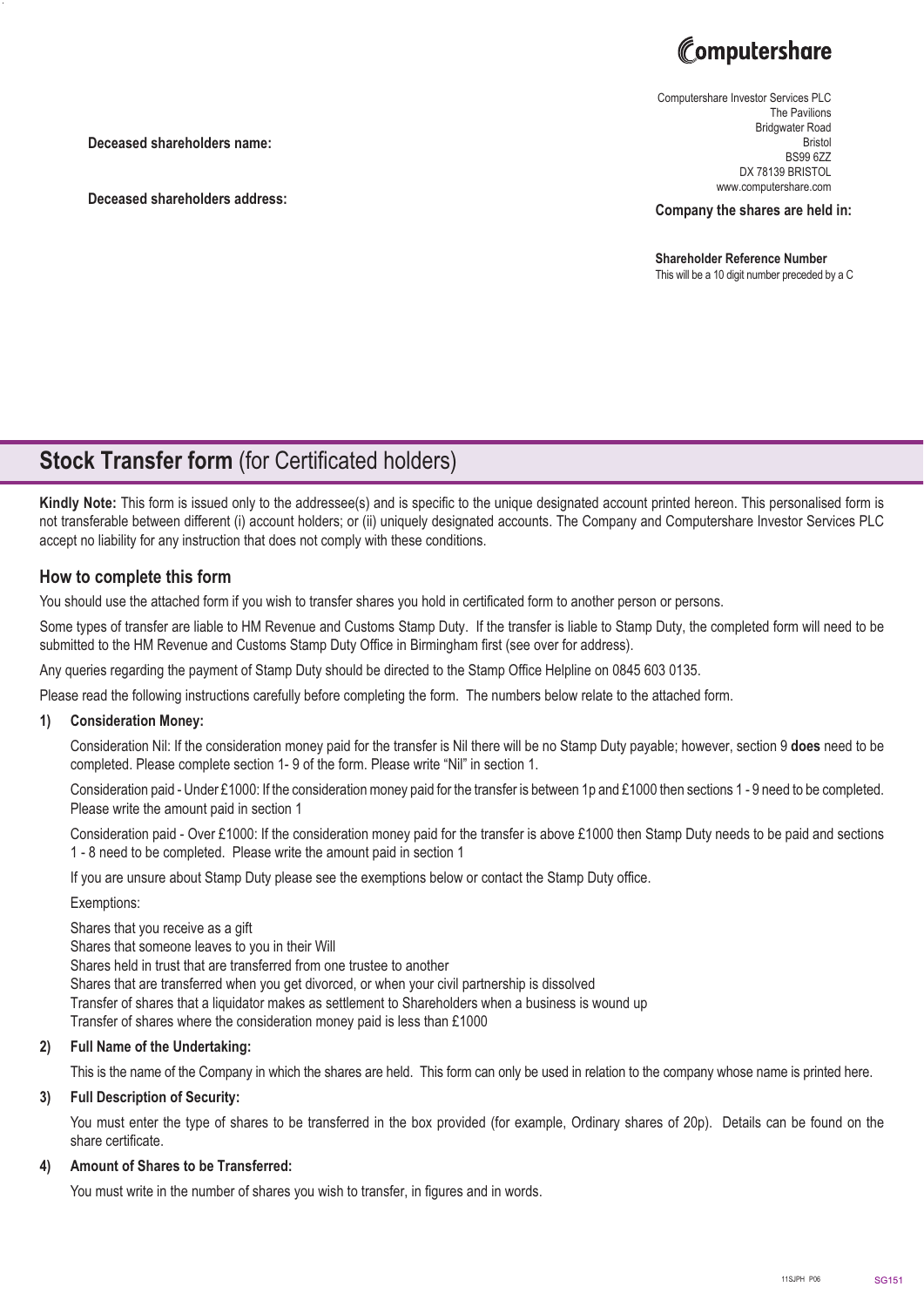#### **5) Transferor(s) Details:**

This box should contain the names of all the current shareholders, the address of the first-named holder and the account designation (if any). If the transferor is deceased, the names of all the executors should also be shown.

 If any of the details shown in this box are incorrect, you should contact the Shareholder Helpline number shown on the top of this form for further advice.

#### **6) Signature(s) of Transferor(s) :**

 **Joint Holding:** Where the holding is registered in more than one name, all holders must sign.

Power of Attorney: To sign under Power of Attorney, you must have already lodged an original or certified copy of the Power of Attorney with Computershare Investor Services PLC. If you have not previously lodged this document for notation, please attach it to this form when you return it.

 All certified copies of a Power of Attorney must be certified under the Powers of Attorney Act 1971. The document must be certified in ink on every page by the donor, or by a solicitor or stockbroker, to state that it is a true and complete copy of the original. Computershare Investor Services PLC cannot accept a photocopy that has not been certified in ink on every page.

**Companies:** The form should be signed by two authorised signatories of the Company, whose representative capacity (e.g. Director and Company Secretary) must be stated. Alternatively, Computershare Investor Services PLC will accept just one authorised signature; however, the signatory's capacity must be stated and the form must be impressed with the Company Seal.

 **Date:** Enter the date the transfer was signed by the transferor.

**7) Transferee(s) Details –** Enter the full name(s) of the person(s) to whom the security is to be transferred. The full postal address (including post code) of the first named shareholder must also be provided. All correspondence will be sent to the first named shareholder.

 **A/C Designation:** If applicable/required, please enter the new account designation, up to a maximum of eight characters. **Please note this cannot comprise of a name, or indicate a trust.**

**Shareholder Reference Number (SRN):** If the transferee(s) already holds shares in this company, please quote the SRN to which the shares should be transferred. This can be found on any share certificate or tax voucher issued in relation to their current holding.

 **Note:** For legal reasons, it is best practice for holdings not to be registered in the names of minors (persons under the age of 18 in England & Wales or 16 in Scotland) but rather registered in the name of a parent or guardian with a suitable designation, preferably the initials of the minor. The subsequent transfer or sale of shares registered in the name of a minor may require further legal documentation and accordingly you may wish to seek legal advice in that regard prior to the transfer of shares to a minor.

#### **8)** New Share Certificate:

The new share certificate will be sent to the first-named transferee unless an alternative name and address is entered in section 8.

#### **Reverse of the Stock Transfer form**

**9)** Form of certification required where transfer is exempt from ad valorem Stamp Duty as below threshold. If consideration is paid in connection with the transfer of between 1p and £1000, then section 9 must be completed to certify that the transaction does not form part of a larger transaction or series of transactions that would incur a Stamp Duty liability**. Failure to complete section 9 in these circumstances will cause the transfer to be rejected.** If the transfer is liable to Stamp Duty, the completed Stock Transfer form must be submitted to the Stamp Office. Please see the reverse of the form for details.

# **Check List**

|    | Before you return this form, please check that you have completed the following actions:                                          | $\sqrt{}$ Tick Box |
|----|-----------------------------------------------------------------------------------------------------------------------------------|--------------------|
| 1) | You have entered the amount of consideration money (if not applicable please enter NIL - if left blank your form may be rejected) |                    |
| 2) | You have entered the class of stock and the number of shares to be transferred                                                    |                    |
| 3) | All the shareholders have signed stating their capacity (if applicable) and initialling any amendments made on the form           |                    |
| 4) | You have entered the name(s) of all the transferees and the address of the first-named transferee                                 |                    |
| 5) | You have entered a third-party address to which the share certificate should be sent (if applicable)                              |                    |
| 6) | You have done one of the following:                                                                                               |                    |
|    | a) Paid the necessary Stamp Duty and if required had the form stamped accordingly by the Stamp Office or                          |                    |
|    | b) Completed section 9 to indicate the transfer is exempt from Stamp Duty                                                         |                    |
|    | c) If there is nil consideration in connection with the transfer, write NIL in part 1 of the form and complete section 9.         |                    |
| 7) | You have enclosed all valid share certificates totalling the amount of shares being transferred                                   |                    |
| 8) | You have enclosed a Nationality Declaration form (if applicable)                                                                  |                    |

Please return the Stock Transfer form to: **Computershare Investor Services PLC, The Pavilions, Bridgwater Road, Bristol BS99 6ZZ**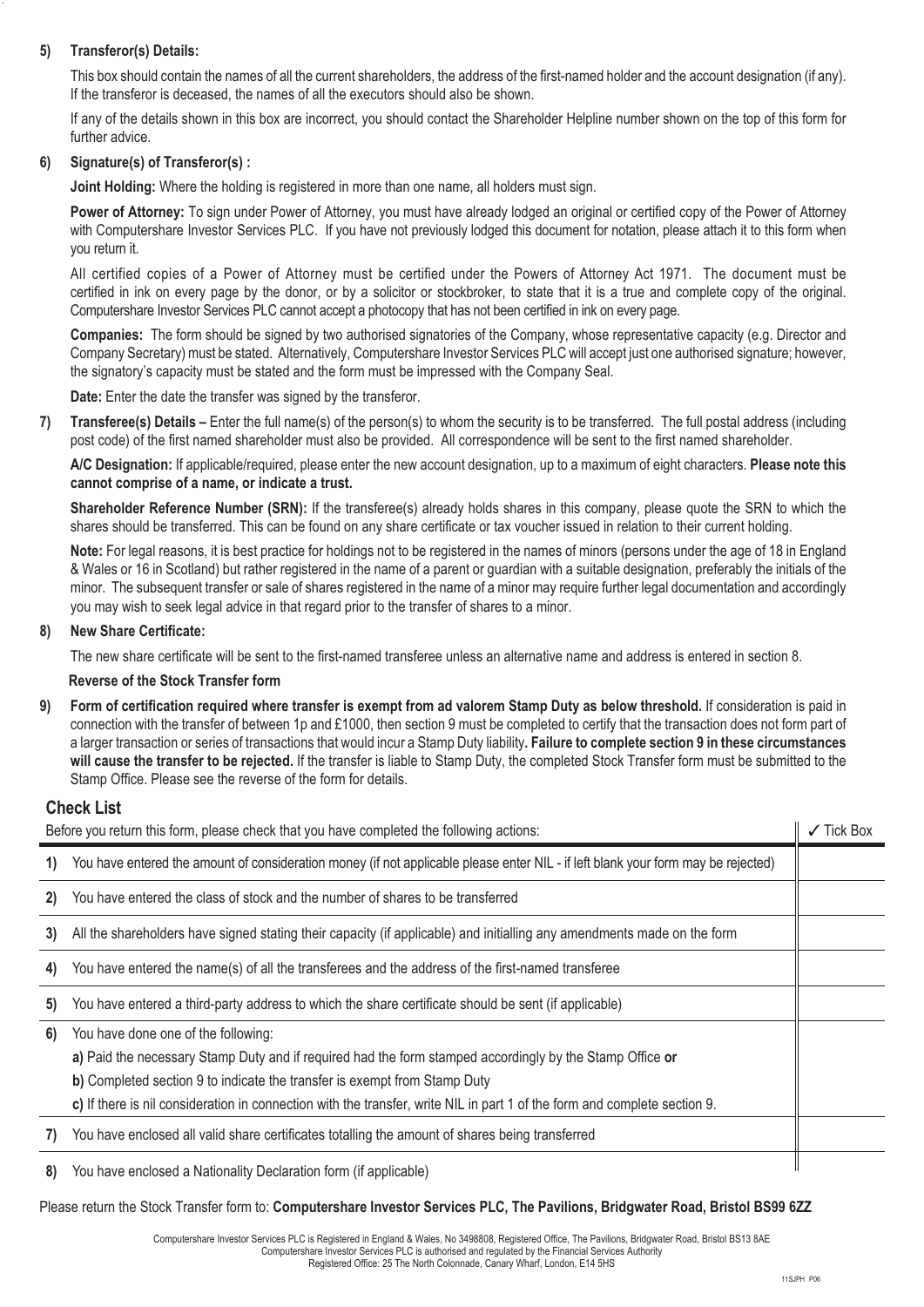|                                                   |                          |                                                          | <b>STOCK TRANSFER FORM</b><br>Please use a <b>black pen</b> . Print in CAPITAL letters inside the boxes. |    | Computershare                                                                                                                                                                                                                                                                                                                                                                                                                                                       |
|---------------------------------------------------|--------------------------|----------------------------------------------------------|----------------------------------------------------------------------------------------------------------|----|---------------------------------------------------------------------------------------------------------------------------------------------------------------------------------------------------------------------------------------------------------------------------------------------------------------------------------------------------------------------------------------------------------------------------------------------------------------------|
| <b>Complete the</b><br>following                  | 5 <sub>5</sub>           | Consideration<br>Money                                   | £<br>PLEASE ENTER NIL IF NOT APPLICABLE                                                                  |    | Kindly Note: This section is compulsory. Failure<br>to complete it could result in this form being<br>rejected. Please refer to notes - section 1. If                                                                                                                                                                                                                                                                                                               |
| sections:<br>5. Consideration                     |                          | Full Name of the<br>Undertaking                          |                                                                                                          |    | "Nil" is entered, and/or the transfer is exempt<br>imp Duty, section 9 must be completed.                                                                                                                                                                                                                                                                                                                                                                           |
| <b>Money</b><br>6. Description of                 | $6\geq$                  | 3 <sub>1</sub><br><b>Full Description</b><br>of Security |                                                                                                          |    | Certificate lodged with the Registrar<br>(For Completion by Registrar/Stock Exchange)                                                                                                                                                                                                                                                                                                                                                                               |
| <b>Security</b><br>7. Amount of                   | 7>                       | 4.                                                       | Amount of Shares to be Transferred                                                                       |    |                                                                                                                                                                                                                                                                                                                                                                                                                                                                     |
| <b>Shares in</b><br><b>Figures and</b>            |                          | In Figures                                               |                                                                                                          |    |                                                                                                                                                                                                                                                                                                                                                                                                                                                                     |
| Amount of<br><b>Shares in</b>                     |                          | In Words                                                 |                                                                                                          |    |                                                                                                                                                                                                                                                                                                                                                                                                                                                                     |
| <b>Words</b><br>8. Transferor(s)                  | 8>                       | 5.<br>Transferor(s)<br>Details                           |                                                                                                          |    | Kindly Note: This form is issued only to the addressee(s) and is specific to the class of security and the unique designated account printed hereon. This<br>personalised form is not transferable between different (i) account holders; (ii) classes of security; or (iii) uniquely designated accounts. The Company<br>and Computershare Investor Services (Ireland) Limited accept no liability for any instruction that does not comply with these conditions. |
| <b>Details</b><br>9. Transferee(s)                |                          |                                                          |                                                                                                          |    | <b>Shareholder Reference Number</b>                                                                                                                                                                                                                                                                                                                                                                                                                                 |
| details                                           |                          |                                                          |                                                                                                          |    |                                                                                                                                                                                                                                                                                                                                                                                                                                                                     |
|                                                   | ↑ For Stamp Office Use ↑ |                                                          |                                                                                                          |    |                                                                                                                                                                                                                                                                                                                                                                                                                                                                     |
| 6.<br>Signature(s) of<br>Transferor(s)            |                          |                                                          |                                                                                                          |    | Stamp of Selling Broker(s) or, for transactions which are not stock exchange                                                                                                                                                                                                                                                                                                                                                                                        |
| I/We hereby                                       | 1.                       |                                                          |                                                                                                          |    | transactions, of Agent(s), if any, acting for the Transferor                                                                                                                                                                                                                                                                                                                                                                                                        |
| transfer the<br>above                             | 2.                       |                                                          |                                                                                                          |    |                                                                                                                                                                                                                                                                                                                                                                                                                                                                     |
| security out of<br>the name $(s)$<br>aforesaid to | 3.                       |                                                          |                                                                                                          |    |                                                                                                                                                                                                                                                                                                                                                                                                                                                                     |
| the person(s)<br>named below                      |                          |                                                          |                                                                                                          |    |                                                                                                                                                                                                                                                                                                                                                                                                                                                                     |
|                                                   | 4.                       |                                                          |                                                                                                          |    | Date                                                                                                                                                                                                                                                                                                                                                                                                                                                                |
| Transferee(s)<br><b>Details</b>                   | 9>                       |                                                          | Title, forenames & surname of first-named or sole shareholder                                            |    | Title, forenames & surname of other named shareholders                                                                                                                                                                                                                                                                                                                                                                                                              |
| (Full name(s) of                                  | 1.                       |                                                          |                                                                                                          | 2. |                                                                                                                                                                                                                                                                                                                                                                                                                                                                     |
| the person(s)<br>to whom the                      |                          | Address of first-named holder                            |                                                                                                          |    |                                                                                                                                                                                                                                                                                                                                                                                                                                                                     |
| security is<br>transferred,<br>together with      |                          | House Number                                             | Post Code                                                                                                | 3. |                                                                                                                                                                                                                                                                                                                                                                                                                                                                     |
| the full postal<br>address (including             |                          | New House Name                                           |                                                                                                          | 4. |                                                                                                                                                                                                                                                                                                                                                                                                                                                                     |
| postcode) of<br>the first named<br>holder.)       |                          | Street / Road                                            |                                                                                                          |    | Shareholder Reference Number to which the security is transferred (if known)                                                                                                                                                                                                                                                                                                                                                                                        |
|                                                   |                          | Town / City                                              |                                                                                                          |    |                                                                                                                                                                                                                                                                                                                                                                                                                                                                     |
|                                                   |                          | County                                                   |                                                                                                          |    | A/C Designation: (Important - See note 7 on A/C Designations)                                                                                                                                                                                                                                                                                                                                                                                                       |
|                                                   |                          | Country                                                  |                                                                                                          |    |                                                                                                                                                                                                                                                                                                                                                                                                                                                                     |
|                                                   |                          |                                                          | I/We request that such entries be made on the register as are necessary to give effect to this transfer  |    |                                                                                                                                                                                                                                                                                                                                                                                                                                                                     |
| this transfer:                                    |                          |                                                          | Please provide your contact details here should the need arise for us to contact you about               |    | 8. Stamp or name and address of person lodging this form (if other than Buying Broker)                                                                                                                                                                                                                                                                                                                                                                              |
| Telephone:                                        |                          |                                                          |                                                                                                          |    |                                                                                                                                                                                                                                                                                                                                                                                                                                                                     |
|                                                   |                          |                                                          |                                                                                                          |    |                                                                                                                                                                                                                                                                                                                                                                                                                                                                     |
| Email:                                            |                          |                                                          |                                                                                                          |    |                                                                                                                                                                                                                                                                                                                                                                                                                                                                     |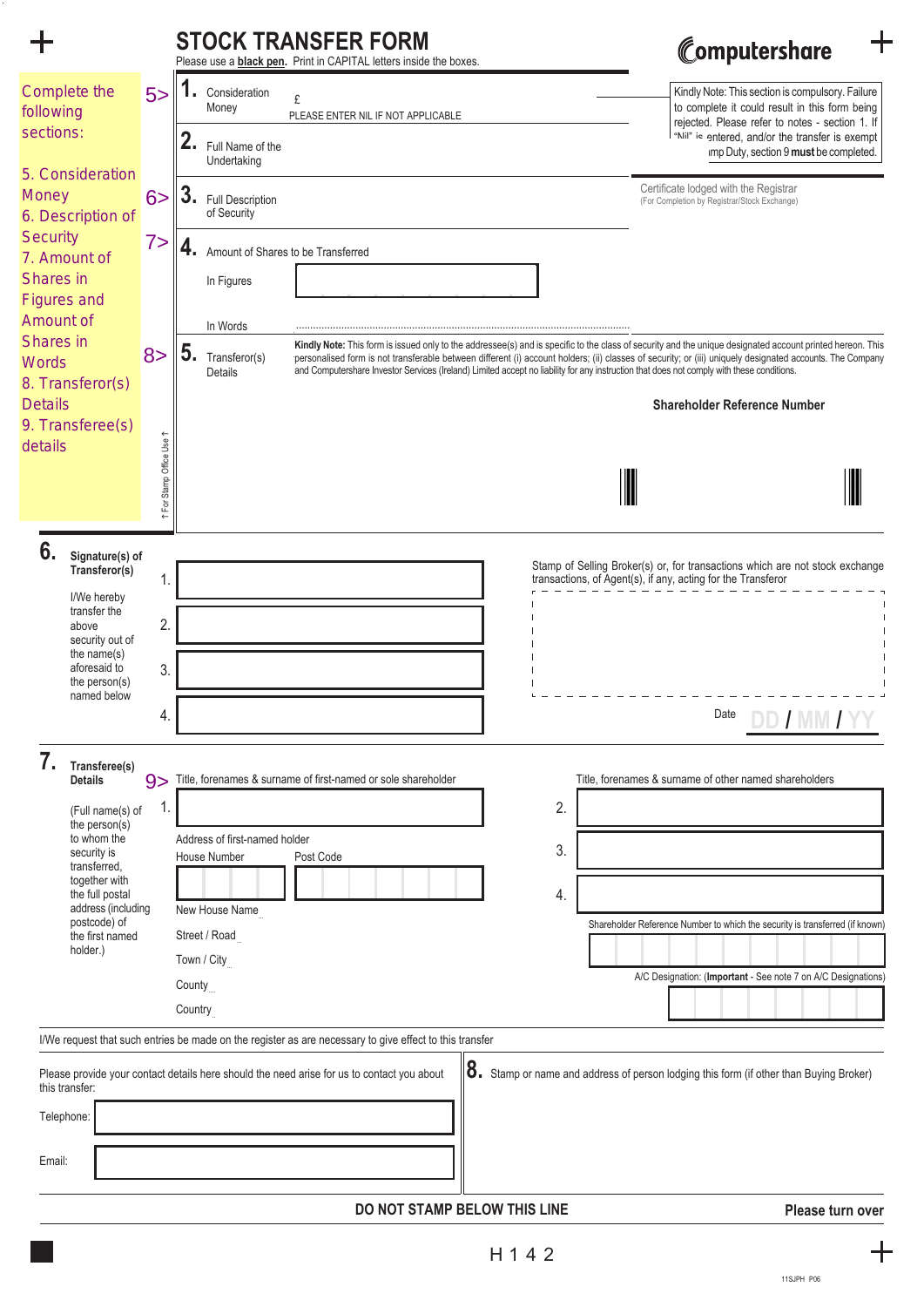# **FORM OF CERTIFICATE REQUIRED WHERE TRANSFER IS EXEMPT FROM** *AD VALOREM* **STAMP DUTY AS 9. BELOW THRESHOLD.**

I/We certify that the transaction effected by this instrument does not form part of a larger transaction or series of transactions in respect of which the amount or value, or aggregate amount or value, of the consideration exceeds £1,000.

 $(*)$  I/We confirm that I/we have been duly authorised by the transferor to sign this certificate and that the facts of the transaction are within my/our knowledge.

 $(*)$  Delete second sentence if certificate is given by transferor.

Signature(s) (Please sign in the boxes below) Description ("Transferor", "Solicitor", etc)

| the control of the control of the control of<br>,我们也不会有什么?""我们的话,我们也不会有什么?""我们的话,我们也不会有什么?""我们的话,我们也不会有什么?""我们的话,我们也不会有什么?""我们的话                                            |  |
|-----------------------------------------------------------------------------------------------------------------------------------------------------------------------------|--|
|                                                                                                                                                                             |  |
| $\mathcal{L}^{\text{max}}_{\text{max}}$ and $\mathcal{L}^{\text{max}}_{\text{max}}$ and $\mathcal{L}^{\text{max}}_{\text{max}}$ and $\mathcal{L}^{\text{max}}_{\text{max}}$ |  |



Date

# **DD / MM / YY**

### **Notes:**

- (1) If the above certificate has been completed, this transfer does not need to be submitted to the Stamp Office but should be sent directly to the Company's Registrars.
- (2) If the above certificate is not completed, this transfer must be submitted to the Stamp Office and duly stamped.

**If you are still unable to complete the attached document or are unsure of what action you need to take, please call our dedicated transfer helpline on 0870 707 4018.** 

**Please return this form to: Computershare Investor Services PLC, The Pavilions, Bridgwater Road, Bristol BS99 6ZZ**

If you have any questions regarding Stamp Duty please contact the Stamp Office on:

# **Birmingham Stamp Office**

9th Floor, City Centre House,30 Union Street, BIRMINGHAM B2 4AR Tel: 0845 603 0135 Fax: 0121 643 8381 DX: 15001 Birmingham 1 WWW.HMRC.GOV.UK

# **Please bear in mind:**

**Do not use pencil, correction fluid, or stick-on labels**. If you make any mistakes when completing the form, just cross out the error and initial the amendments.

**TRANSFERS WITHIN CORPORATE SPONSORED NOMINEE (UN-CERTIFICATED HOLDINGS) REQUIRE A DIFFERENT FORM** - If you require one, please contact the Registrar, who will send you one. Alternatively, you can log onto our website www.computershare.co.uk and download a copy of the Internal Transfer form.